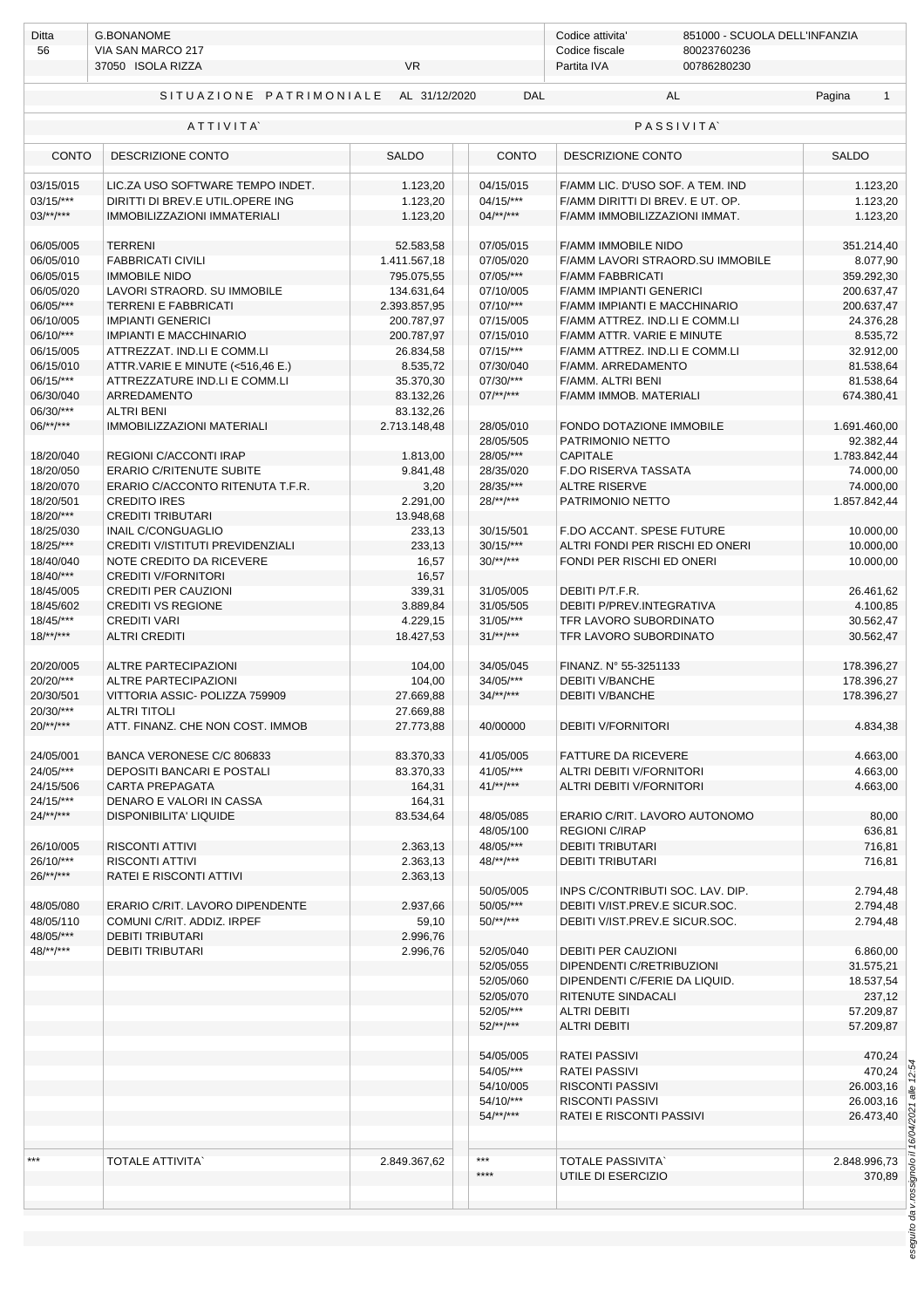| <b>Ditta</b> | G.BONANOME              |               |              | Codice attivita'  | 851000 - SCUOLA DELL'INFANZIA |              |                |
|--------------|-------------------------|---------------|--------------|-------------------|-------------------------------|--------------|----------------|
| 56           | VIA SAN MARCO 217       |               |              | Codice fiscale    | 80023760236                   |              |                |
|              | 37050 ISOLA RIZZA       | <b>VR</b>     |              | Partita IVA       | 00786280230                   |              |                |
|              |                         |               |              |                   |                               |              |                |
|              | SITUAZIONE PATRIMONIALE | AL 31/12/2020 | DAL          |                   | AL                            | Pagina       | $\overline{2}$ |
|              |                         |               |              |                   |                               |              |                |
|              | ATTIVITA                |               |              |                   | <b>PASSIVITA</b>              |              |                |
|              |                         |               |              |                   |                               |              |                |
| CONTO        | DESCRIZIONE CONTO       | <b>SALDO</b>  | <b>CONTO</b> | DESCRIZIONE CONTO |                               | <b>SALDO</b> |                |
|              |                         |               |              |                   |                               |              |                |
| *****        | TOTALE A PAREGGIO       | 2.849.367,62  | *****        | TOTALE A PAREGGIO |                               | 2.849.367,62 |                |
|              |                         |               |              |                   |                               |              |                |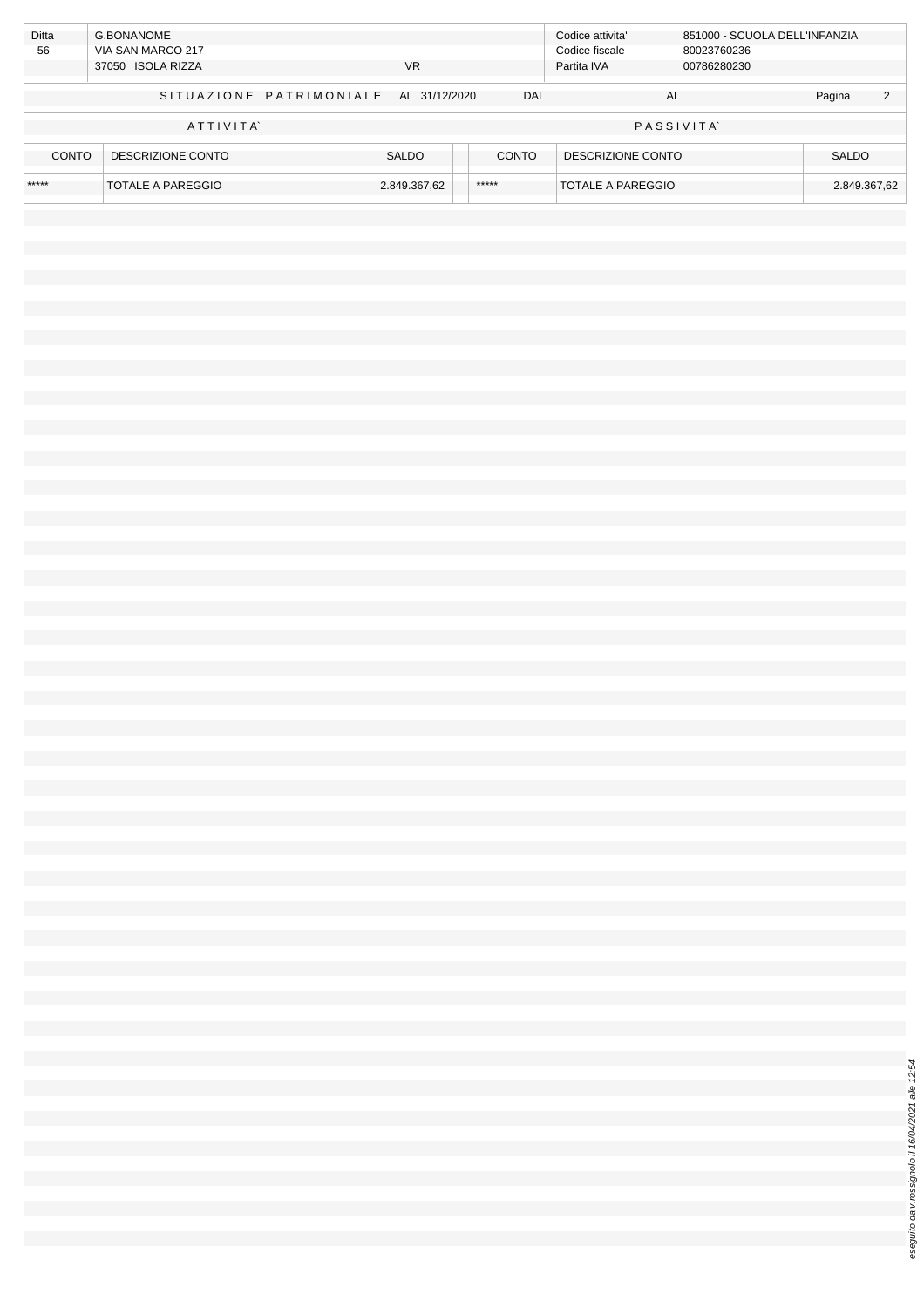| 56                     | <b>G.BONANOME</b><br>VIA SAN MARCO 217<br>37050 ISOLA RIZZA | <b>VR</b>             |                        | Codice attivita'<br>851000 - SCUOLA DELL'INFANZIA<br>Codice fiscale<br>80023760236<br>00786280230<br>Partita IVA |                         |  |
|------------------------|-------------------------------------------------------------|-----------------------|------------------------|------------------------------------------------------------------------------------------------------------------|-------------------------|--|
|                        | SITUAZIONE ECONOMICA                                        | AL 31/12/2020         | <b>DAL</b>             | AL                                                                                                               | Pagina<br>3             |  |
|                        | COSTI, SPESE E PERDITE                                      |                       |                        | <b>RICAVI E PROFITTI</b>                                                                                         |                         |  |
| <b>CONTO</b>           | <b>DESCRIZIONE CONTO</b>                                    | <b>SALDO</b>          | CONTO                  | DESCRIZIONE CONTO                                                                                                | <b>SALDO</b>            |  |
| 66/20/005              | MATERIE DI CONSUMO C/ACQUISTI                               | 8.746,06              | 58/10/501              | CONTRIBUTO REFEZIONE                                                                                             | 61.965,00               |  |
| 66/20/***              | MATERIE DI CONSUMO                                          | 8.746,06              | 58/10/502              | <b>ISCRIZIONI</b>                                                                                                | 10.200,00               |  |
| 66/25/502              | <b>ALIMENTARI</b>                                           | 16.943,04             | 58/10/504              | CONTRIBUTO PSICOM/MUSICA/INGLESE                                                                                 | 1.884,00                |  |
| 66/25/***              | <b>MERCI</b>                                                | 16.943,04             | 58/10/505              | CONTRIBUTO PROLUNG.ORARIO                                                                                        | 780,00                  |  |
| 66/30/015              | <b>MATERIALE DI PULIZIA</b>                                 | 2.910,38              | 58/10/601              | CONTRIBUTO REFEZIONE (NIDO)                                                                                      | 58.649,30               |  |
| 66/30/017<br>66/30/025 | PRODOTTI SANIF.E DISP.PROT.INDIV<br><b>CANCELLERIA</b>      | 5.764,86<br>1.697,04  | 58/10/602<br>58/10/604 | <b>ISCRIZIONI (NIDO)</b><br>CONTRIBUTO PSICOMOTRICITA' (NIDO                                                     | 3.580,00<br>75,00       |  |
| 66/30/503              | <b>MATERIALE DIDATTICO</b>                                  | 755,07                | 58/10/701              | CONTRIBUTO REFEZIONE (GREST)                                                                                     | 19.440,00               |  |
| 66/30/***              | <b>ALTRI ACQUISTI</b>                                       | 11.127,35             | 58/10/***              | RICAVI DELLE PRESTAZ. - IMPRESE                                                                                  | 156.573,30              |  |
| 66/**/***              | COSTI P/MAT.PRI, SUSS., CON.E MER.                          | 36.816,45             | $58$ /**/***           | <b>RICAVI</b>                                                                                                    | 156.573,30              |  |
| 68/05/025              | <b>ENERGIA ELETTRICA</b>                                    | 4.341,98              | 64/05/100              | ABBUONI/ARROT. ATTIVI IMP.                                                                                       | 1,06                    |  |
| 68/05/040              | <b>GAS RISCALDAMENTO</b>                                    | 7.445,12              | 64/05/505              | ALTRE ENTRATE C/TO GESTIONE                                                                                      | 4.793,29                |  |
| 68/05/045              | <b>ACQUA</b>                                                | 1.345,15              | 64/05/***              | ALTRI RICAVI E PROVENTI                                                                                          | 4.794,35                |  |
| 68/05/052              | CANONE DI MANUTENZIONE PERIODICA                            | 994,12                | 64/10/051              | ALTRI CONTR.COVID19 NON TASSATI                                                                                  | 43.424,30               |  |
| 68/05/055              | MANUT.E RIPARAZ.BENI PROPRI 5%                              | 1.250,56              | 64/10/501              | CONTR.C/ESERC.DA MINISTERO                                                                                       | 73.262,29               |  |
| 68/05/075<br>68/05/110 | MANUTENZIONI E RIPARAZIONI IMMOB<br><b>ASSICURAZIONI</b>    | 9.240,32              | 64/10/502<br>64/10/503 | CONTR.C/ESERC.DA REGIONE<br>CONTR.C/ESERC.DA COMUNE                                                              | 22.950,00<br>103.104,07 |  |
| 68/05/133              | SERVIZI DI SANIFICAZIONE                                    | 1.633,81<br>244,00    | 64/10/504              | CONTR.C/ESERC.DA ENTI VARI                                                                                       | 4.739,53                |  |
| 68/05/320              | SPESE TELEFONICHE                                           | 1.593,21              | 64/10/511              | CONTR.PIANO NAZIONALE 0 - 6 MAT                                                                                  | 23.121,71               |  |
| 68/05/335              | SPESE DI RAPPR. NON INERENTI                                | 2.150,00              | 64/10/602              | CONTR.C/ESERC.DA REGIONE (NIDO)                                                                                  | 23.887,00               |  |
| 68/05/355              | RICERCA, ADDESTRAM.E FORMAZIONE                             | 227,60                | 64/10/611              | CONTR.PIANO NAZIONALE 0 - 6 NIDO                                                                                 | 19.876,64               |  |
| 68/05/370              | <b>ONERI BANCARI</b>                                        | 551,44                | 64/10/***              | CONTRIBUTO IN CONTO ESERCIZIO                                                                                    | 314.365,54              |  |
| 68/05/385              | TENUTA PAGHE, CONT. DICH. DA IMPRES                         | 6.635,25              | $64$ /**/***           | ALTRI RICAVI E PROVENTI                                                                                          | 319.159,89              |  |
| 68/05/405              | COSTI PER SERVIZI IN SEDE                                   | 3.774,00              |                        |                                                                                                                  |                         |  |
| 68/05/502<br>68/05/505 | RIEPILOGO SCONTRINI FISCALI<br>SERVIZI ESTERNI VARI         | 286,70<br>7.403,37    |                        |                                                                                                                  |                         |  |
| 68/05/507              | Q.TA ASSOCIATIVA F.I.S.M.                                   | 2.952,01              |                        |                                                                                                                  |                         |  |
| 68/05/510              | <b>COMPENSI A TERZI</b>                                     | 1.309,00              |                        |                                                                                                                  |                         |  |
| 68/05/565              | PREVENZIONE E SICUREZZA                                     | 1.723,92              |                        |                                                                                                                  |                         |  |
| 68/05/***              | <b>COSTI PER SERVIZI</b>                                    | 55.101,56             |                        |                                                                                                                  |                         |  |
| 68/**/***              | <b>COSTI PER SERVIZI</b>                                    | 55.101,56             |                        |                                                                                                                  |                         |  |
| 72/05/010              | <b>SALARI E STIPENDI</b>                                    | 103.156,60            |                        |                                                                                                                  |                         |  |
| 72/05/610              | SALARI E STIPENDI (NIDO)                                    | 88.042,51             |                        |                                                                                                                  |                         |  |
| 72/05/710              | SALARI E STIPENDI (3 CENCOS)                                | 52.576,95             |                        |                                                                                                                  |                         |  |
| 72/05/***<br>72/15/005 | SALARI E STIPENDI<br><b>ONERI SOCIALI INPS</b>              | 243.776,06            |                        |                                                                                                                  |                         |  |
| 72/15/025              | <b>ONERI SOCIALI INAIL</b>                                  | 26.698,26<br>1.083,32 |                        |                                                                                                                  |                         |  |
| 72/15/605              | <b>ONERI SOCIALI INPS (NIDO)</b>                            | 23.725,33             |                        |                                                                                                                  |                         |  |
| 72/15/705              | ONERI SOCIALI INPS (3 CENCOS)                               | 14.046,15             |                        |                                                                                                                  |                         |  |
| 72/15/***              | <b>ONERI SOCIALI</b>                                        | 65.553,06             |                        |                                                                                                                  |                         |  |
| 72/20/005              | <b>TFR</b>                                                  | 9.198,40              |                        |                                                                                                                  |                         |  |
| 72/20/605              | TFR (NIDO)                                                  | 9.983,89              |                        |                                                                                                                  |                         |  |
| 72/20/705<br>72/20/*** | TFR (3 CENCOS)<br>TRATTAMENTO FINE RAPPORTO                 | 4.869,76<br>24.052,05 |                        |                                                                                                                  |                         |  |
| $72$ /**/***           | COSTI PER IL PERSONALE                                      | 333.381,17            |                        |                                                                                                                  |                         |  |
|                        |                                                             |                       |                        |                                                                                                                  |                         |  |
| 75/05/015              | AMM.TO ORD.FABB.IND.LI E COM.                               | 23.668,41             |                        |                                                                                                                  |                         |  |
| 75/05/020              | AMM.TO ORD. LAVORI STR.SU IMMOB                             | 4.038,95              |                        |                                                                                                                  |                         |  |
| 75/05/***              | AMM.TO FABBRICATI                                           | 27.707,36             |                        |                                                                                                                  |                         |  |
| 75/10/005<br>75/10/*** | AMM.TO ORD.IMP.GEN.<br>AMM.TO IMPIANTI E MACCHINARIO        | 291,43<br>291,43      |                        |                                                                                                                  |                         |  |
| 75/15/005              | AMM.TO ORD.ATT.IND.LI E COMM.                               | 517,24                |                        |                                                                                                                  |                         |  |
| 75/15/010              | AMM.TO ORD.ATTR.VAR.E MIN.                                  | 1.437,68              |                        |                                                                                                                  |                         |  |
| 75/15/***              | AMM.TO ATTREZ. IND.LI E COMM.LI                             | 1.954,92              |                        |                                                                                                                  |                         |  |
| 75/30/040              | AMM.TO ORD.ARREDAMENTO                                      | 540,67                |                        |                                                                                                                  |                         |  |
| 75/30/***              | AMM.TO ALTRI BENI                                           | 540,67                |                        |                                                                                                                  |                         |  |
| $75$ /**/***           | AMM.TO IMM. MAT. - ORDINARIO                                | 30.494,38             |                        |                                                                                                                  |                         |  |
| 83/05/501              | COSTI FONDO SPESE FUTURE                                    | 10.000,00             |                        |                                                                                                                  |                         |  |
| 83/05/***              | ALTRI ACCANTONAMENTI                                        | 10.000,00             |                        |                                                                                                                  |                         |  |
| $83$ /**/***           | ALTRI ACCANTONAMENTI                                        | 10.000,00             |                        |                                                                                                                  |                         |  |
| 84/05/005              | <b>IMPOSTA DI BOLLO</b>                                     | 142,00                |                        |                                                                                                                  |                         |  |
| 84/05/045              | <b>TASSA SUI RIFIUTI</b>                                    | 83,85                 |                        |                                                                                                                  |                         |  |
| 84/05/090              | ALTRE IMPOSTE E TASSE DEDUCIBILI                            | 96,00                 |                        |                                                                                                                  |                         |  |
|                        |                                                             |                       |                        |                                                                                                                  |                         |  |
|                        |                                                             |                       |                        |                                                                                                                  |                         |  |

eseguito da v.rossignolo il 16/04/2021 alle 12:54